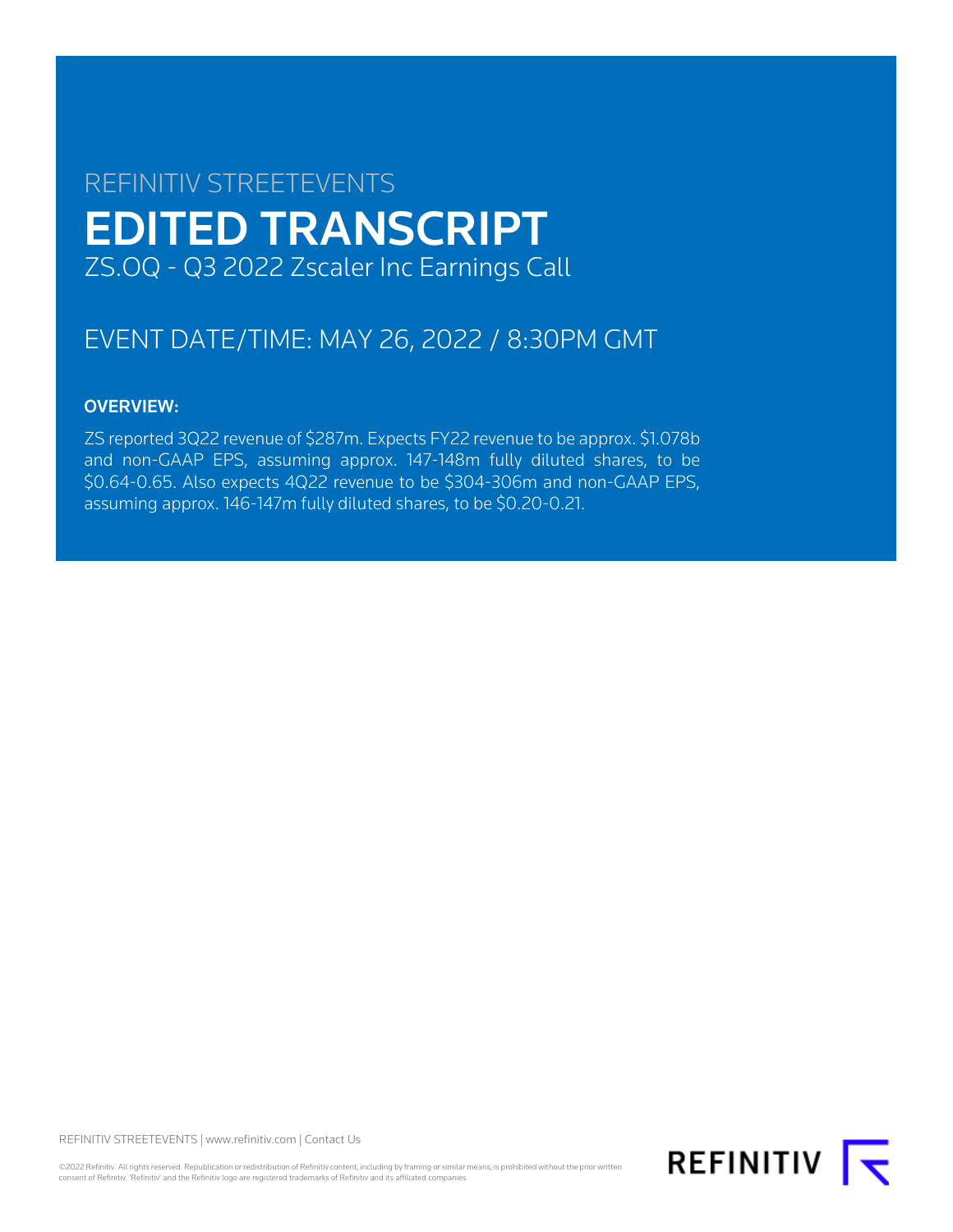# **CORPORATE PARTICIPANTS**

**[Bill Choi](#page-1-0)** Zscaler, Inc. - Senior Vice President, Investor Relations and Strategic Finance **[Jay Chaudhry](#page-2-0)** Zscaler, Inc. - Co-Founder, President, CEO & Chairman of the Board **[Remo E. Canessa](#page-5-0)** Zscaler, Inc. - CFO

# **CONFERENCE CALL PARTICIPANTS**

**[Alexander Henderson](#page-7-0)** Needham & Company, LLC, Research Division - Senior Analyst **[Andrew James Nowinski](#page-6-0)** Wells Fargo Securities, LLC, Research Division - Senior Equity Analyst **[Benjamin James Bollin](#page-12-0)** Cleveland Research Company LLC - Senior Research Analyst **[Fatima Aslam Boolani](#page-11-0)** Citigroup Inc. Exchange Research - Research Analyst **[Hamza Fodderwala](#page-8-0)** Morgan Stanley, Research Division - Equity Analyst **[Joel P. Fishbein](#page-10-0)** Truist Securities, Inc., Research Division - Research Analyst **[Joshua Alexander Tilton](#page-14-0)** Wolfe Research, LLC - Research Analyst **[Matthew George Hedberg](#page-9-0)** RBC Capital Markets, Research Division - Analyst **[Patrick Edwin Ronald Colville](#page-10-1)** Deutsche Bank AG, Research Division - Research Analyst **[Robbie David Owens](#page-14-1)** Piper Sandler & Co., Research Division - MD & Senior Research Analyst **[Roger Foley Boyd](#page-14-2)** UBS Investment Bank, Research Division - Associate Analyst **[Tal Liani](#page-12-1)** BofA Securities, Research Division - MD, Head of Technology Supersector & Senior Analyst

# **PRESENTATION**

#### **Operator**

Good day, and thank you for standing by. Welcome to the Zscaler Third Quarter 2022 Earnings Conference Call. (Operator Instructions) Please be advised that today's conference is being recorded. (Operator Instructions)

<span id="page-1-0"></span>I would now like to hand the conference over to your speaker today, Mr. Bill Choi, Senior Vice President of Investor Relations and Strategic Finance. Mr. Choi, the floor is yours.

#### **Bill Choi** - Zscaler, Inc. - Senior Vice President, Investor Relations and Strategic Finance

Good afternoon, everyone, and welcome to the Zscaler Fiscal Third Quarter 2022 Earnings Conference Call. On the call with me today are Jay Chaudhry, Chairman and CEO; and Remo Canessa, CFO.

Please note that we have posted our earnings release and a supplemental financial schedule to our Investor Relations website. Unless otherwise noted, all numbers we talk about today will be on an adjusted non-GAAP basis. You'll find the reconciliation of GAAP to the non-GAAP financial measures in our earnings release.

I'd like to remind you that today's discussion will contain forward-looking statements, including, but not limited to, the company's anticipated future revenue, calculated billings, operating performance, gross margin, operating expenses, operating income, net income, free cash flow, dollar-based net retention rate, future hiring decisions, remaining performance obligations, income taxes, earnings per share, our objectives and outlook, our customer response to our products and our market share and market opportunity.

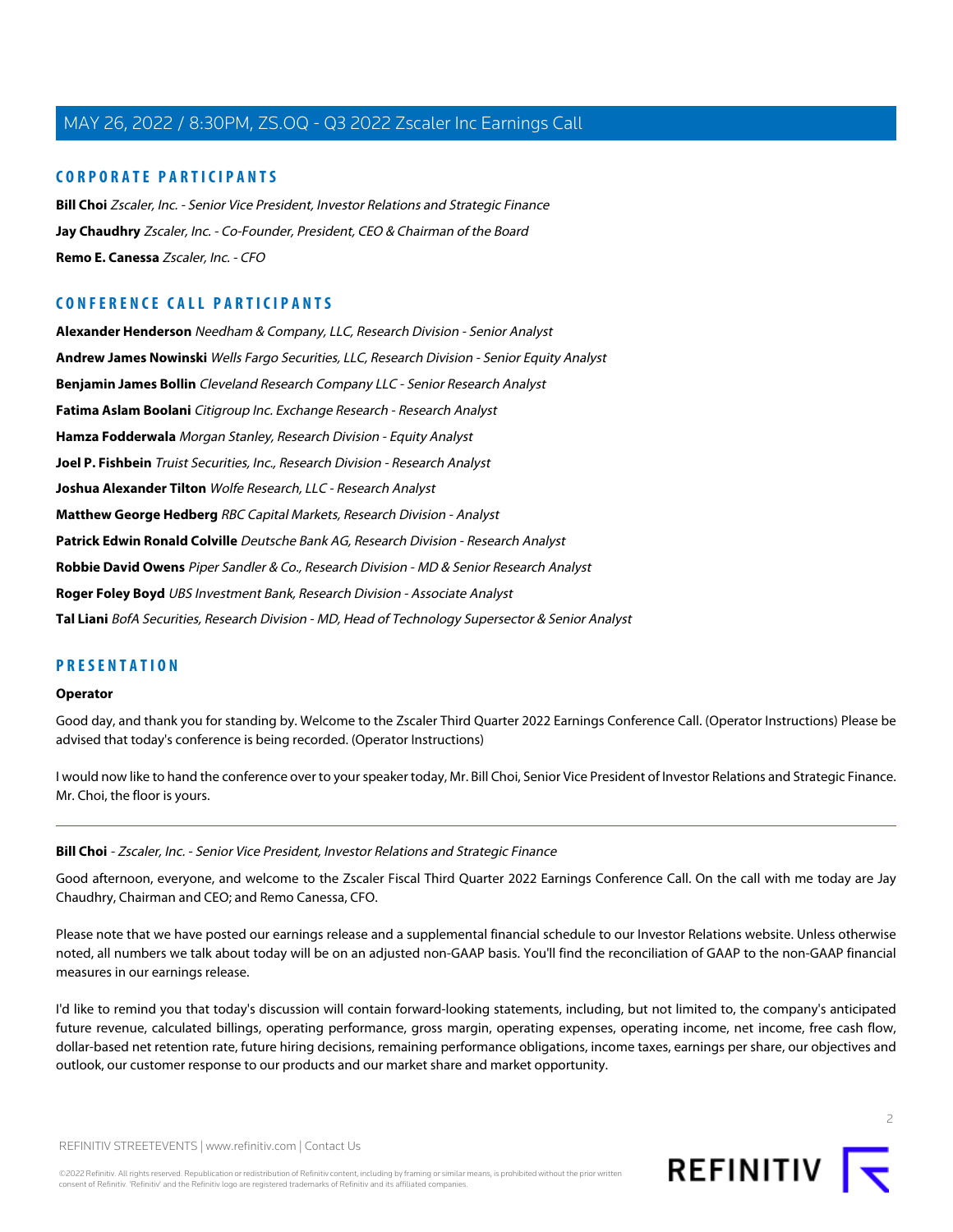These statements and other comments are not guarantees of future performance, but rather are subject to risk and uncertainty, some of which are beyond our control. These forward-looking statements apply as of today, and you should not rely on them as representing our views in the future. We undertake no obligation to update these statements after this call. For a more complete discussion of the risks and uncertainties, please see our filings with the SEC as well as in today's earnings release. We will upload a copy of today's prepared remarks to the IR website when we move to the Q&A segment of the call.

I would also like to inform you that we'll be attending the following upcoming events in June: Loop Software Conference on June 1; Bank of America's Global Tech Conference on June 8; Mizuho Virtual Cybersecurity Summit on June 13; and we will also host an investor briefing focused on our latest innovations at the Zenith Live Conference on June 22.

<span id="page-2-0"></span>Now I'll turn the call over to Jay.

# **Jay Chaudhry** - Zscaler, Inc. - Co-Founder, President, CEO & Chairman of the Board

Thank you, Bill. We are pleased to report another strong quarter. In Q3, we delivered 63% year-over-year revenue growth, 54% billings growth and 15% free cash flow margins, all while investing for high growth.

While most public SaaS companies are happy to get to Rule-of-40, we again exceeded the Rule-of-70 based on revenue growth and free cash flow margins. With our increased guidance today, we expect to achieve the Rule-of-80 for the full year. We are not only delivering excellent growth, we are also delivering strong profitability. We are disciplined in making investments for innovation and go-to-market scale.

With the breadth and depth of our ever-expanding Zero Trust platform, we can efficiently sell to our growing base of enterprise customers. We believe our clear focus on securing large enterprises makes us the partner of choice for our customers' Zero Trust security journey.

While there are broader macro challenges and economic uncertainties, we have seen an increase in large multiyear commitments for multiple product pillars of Zscaler platform as periods of uncertainty can act as a catalyst for change. This, coupled with growing cyber threats such as ransomware, are driving IT leaders to transform security from castle-and-moat security to Zero Trust architecture.

In this environment, customers cannot risk transformational and mission-critical projects with immature offerings from unproven vendors. As the pioneer and category leader in Security Service Edge or SSE with the widest and deepest offerings, Zscaler is the trusted partner for vendor consolidation, cost savings, increased user productivity and better cyber protection. We are adding new Global 2000 customers at a record pace. In the last 2 quarters, we added close to 80 G2K customers. Now 40% of the Fortune 500 and 30% of Global 2000 companies trust Zscaler to secure their digital transformation. Approximately half of our Global 2000 customers have both ZIA and ZPA, and I am excited to report that ZPA has surpassed over \$200 million in annualized revenue.

In Q3, we had significant growth in new \$1 million plus ACV deals across major geographies and customer verticals. We are seeing an acceleration in multiyear, multiproduct pillar deals as enterprises are racing to transform their business. We provide a path for large strategic customers to ramp into larger and longer commitments for our entire transformational platform, not just for elements of it. This is driving a strong growth in bookings with the total value of our committed future revenue reaching a key milestone. It has surpassed \$2 billion.

Now let me highlight some customer deal wins during the quarter. As I mentioned before, I believe all customers will ultimately purchase ZIA, ZPA and ZDX for all users. This quarter, we have seen ample evidence that customers are buying ZIA, ZPA and ZDX together, providing Zero Trust security for users with fast user experience.

In a new logo win, a global 500 food services conglomerate headquartered in Europe, purchased ZIA ZPA and ZDX for all 100,000 users. Leveraging our globally distributed SSE platform, this customer is consolidating dozens of different vendors point products across hundreds of locations in 45 countries. The customer was most excited about having a single Zero Trust security policy framework for in-line inspection across its business units in every location.

REFINITIV STREETEVENTS | [www.refinitiv.com](https://www.refinitiv.com/) | [Contact Us](https://www.refinitiv.com/en/contact-us)



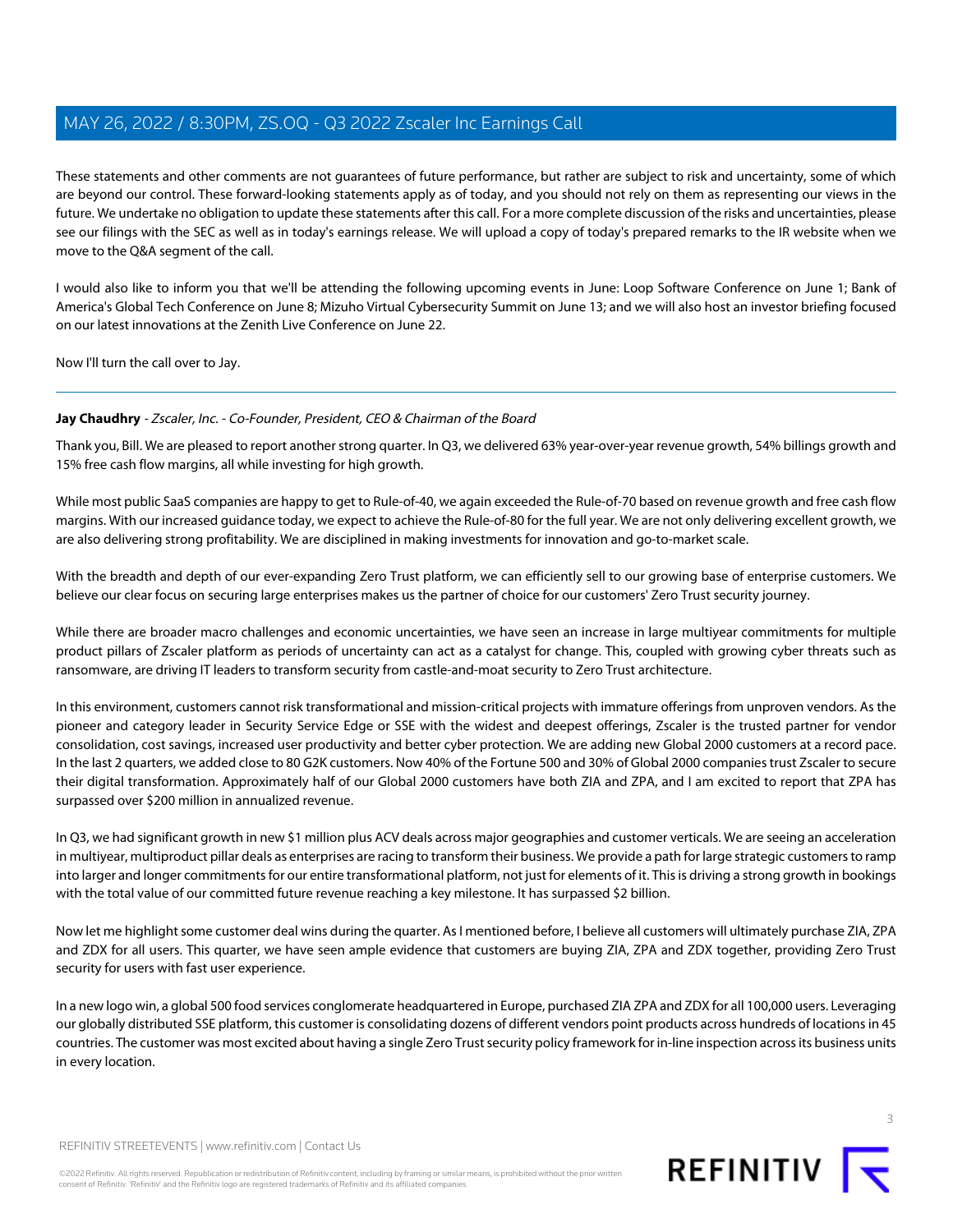Given the significant cost savings, up-leveled security and improved user experience across the company, the CEO and CFO signed off on this non-budgeted, 4-year commitment. In addition, they started a paid pilot for our Zero Trust for workloads offering for their sizable AWS footprint, which we are very excited about.

Next, in an upsell deal, a Global 10 oil and gas customer headquartered in Europe, after deploying ZIA and ZPA for 100,000 users, purchased ZDX for all 100,000 employees. ZDX is delivering immediate value by reducing the customer's time to troubleshoot performance issues by 50 to 80%, while consolidating 40 legacy performance point products.

In addition, the customer upgraded to a newly introduced ZPA Transformation bundle that includes browser isolation, application protection and deception services. This is a 4-year deal that increased the customer's annual spend by over 70%. This customer's journey with Zscaler is remarkable. I remember sitting with the chief architect in their office, finalizing the purchase of our ZIA Professional bundle 6 years ago. Since then, the annual spend has increased over 14x to well over \$10 million. Next, we look forward to working with them on Zero Trust for Workloads.

In an upsell win, a Fortune 500 bank in Asia that has deployed ZIA for over 50,000 users purchased ZPA and ZDX for all 50,000 employees. This is another example of a large customer buying ZIA, ZPA and ZDX for all users. While the immediate objective for this deal was to replace a legacy multi-vendor VPN infrastructure, ZPA was selected to implement Zero Trust access by establishing an application-level policy, where users connect to specific applications, not to a network, hence, achieving app segmentation without having to do legacy network segmentation.

ZPA did not just replace VPN. It's eliminating the need for the entire inbound DMZ including DDoS protection, app delivery controllers, and firewalls, generating a payback on their Zscaler purchase within 6 months. Because of this substantial ROI, even in a tougher macro, Zscaler can help reduce cost while driving transformation. Our integration with Microsoft's E5 suite across ZIA and ZPA was also an important decision factor for them. This latest purchase more than doubled the customer's annual spend.

ZIA, ZPA and ZDX together form a complete solution to implement Zero Trust for users. Our next immediate big opportunity is Zero Trust for workloads, powered by the same core ZIA and ZPA technology.

Let me highlight a few exciting wins in this area. An existing Fortune 100 financial services customer with ZIA deployed for 60,000 users purchased Zero Trust for Workloads to protect 50,000 workloads spanning across multiple data centers and public clouds. This eliminates the need for virtual firewalls and site-to-site VPNs. This multimillion-dollar ACV deal is our largest workload deal to date and more than doubles the customer's annual spend. The customer now protects both users and workloads under a single policy framework, enhancing their cyber protection, providing visibility and simplifying operations.

Lastly, let me discuss a new customer purchasing all 4 product pillars together. An elite research university purchased our comprehensive ZIA, ZPA and ZDX offerings for 35,000 users and Zero Trust for Workloads for over 3,000 workloads for their multi-cloud environment. Their CIO's top priority is to eliminate the risk of legacy VPNs and lateral threat movement as universities are increasingly becoming a target for ransomware and intellectual property theft. Also, a critical requirement for this win was our Zero Trust platform meeting the criteria of Zero Trust framework as recommended by NIST. We closed this 3-year, 8-figure deal through AWS marketplace. I'm very happy with our continued success in expanding our routes to market via cloud marketplaces.

Next, I'm excited to highlight U.S. federal government where we are having considerable momentum. Driven in part by the President's Executive Order, we are seeing increased interest in our Zero Trust Exchange across all levels of the government. We are excited to help our country dramatically improve our security posture while significantly reducing legacy IT costs. We have the highest level of FedRAMP certifications for ZIA and ZPA.

In addition, ZPA is the only Zero Trust solution with DoD IL5 certification. There are only a select few cloud companies that have this level of certification, and there's no other cybersecurity company at this level. IL5 certification is an important differentiator for us. Let me highlight 2 new customer wins this quarter where this was an important factor.

First, a defense contractor that purchased ZIA and ZPA in a 6-year, 7-figure ACV deal.

4

REFINITIV STREETEVENTS | [www.refinitiv.com](https://www.refinitiv.com/) | [Contact Us](https://www.refinitiv.com/en/contact-us)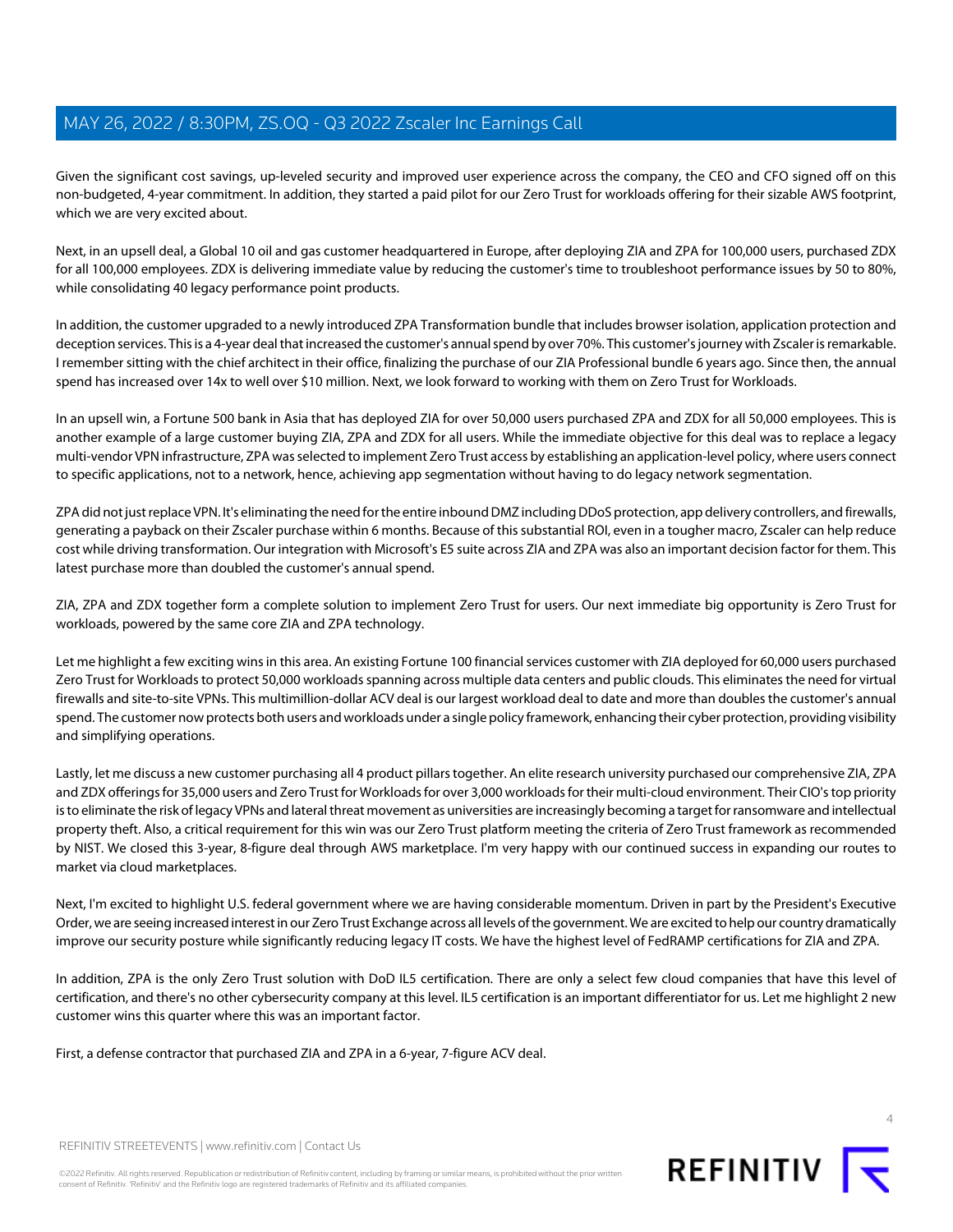Second, a DoD unit also purchased ZPA for secure access to SAP instances in AWS Gov Cloud.

Two important considerations for our ongoing success in the Federal market are:

First, ZPA is the only cloud security service with FedRAMP High authorization for Zero Trust remote access. We connect users to applications and not to the network, eliminating lateral threat movement, a core principle of zero trust architecture that can't be achieved by next-gen firewalls or cloud VPNs.

Second, ZIA's proxy architecture, which inspects TLS-encrypted traffic at scale, delivering superior security.

Our proven track record running the world's largest inline security cloud makes Zscaler the obvious and trusted partner of choice for governments and enterprises. We now have 288 customers exceeding \$1 million in ARR, an increase of 77% year-over-year. We deliver a mission-critical service that requires unmatched reliability and availability for an in-line cloud. There is no compression algorithm for over 10 years of operational experience running such a cloud. An example of our proven scale is that Zscaler processes over 240 billion transactions inline per day, which is more than 20x the number of Google searches per day.

Now, let me share a few observations about our high net retention rates, which has exceeded 125% for the last 6 quarters. We made a number of investments in customer success services, technical account managers, partner services, and certification of partners, which together are driving a faster and greater adoption across our broad portfolio. We have a solid blueprint for accelerating value delivery, which is driving upsells. All of these investments result in happy customers, demonstrated by our Net Promoter Score or NPS of more than 70, which is more than 2x that of an average SaaS company.

Next, let me now highlight our rapid pace of innovation. After having built the most comprehensive platform to provide Zero Trust for users, we are now expanding it for Zero Trust for Workloads. Unlike scores of vendors who offer point products for cloud-native apps, Zscaler has developed a fully integrated CSPM, CIEM and infrastructure-as-code scanning with a common back end and fully correlated, actionable dashboard. Gartner calls this functionality CNAPP, but we have moved beyond CNAPP by integrating the threat and data awareness from ZIA and ZPA. We will be highlighting it and other innovations at Zenith Live, our annual cloud summit next month.

We enhanced our AI/ML engine for ZDX, our fastest-growing new service, to leverage billions of telemetry points from millions of users to improve digital user experience. It cannot only automatically figure out what and where performance issues are but can also provide information about the quality of voice, video and screen sharing due to our integration with Microsoft Teams and Zoom. We have also integrated ZDX with ServiceNow, making customer end user support far more efficient. ZDX also got certified and became available on our Federal cloud.

Our ThreatLabZ security research team is tracking over a dozen APT groups and getting better reconnaissance about their tools and behavioral patterns, resulting in higher order threat intelligence. This specific threat intel, coupled with our massive cloud effect from 240 billion transactions and 300 trillion signals per day, enables Zscaler to deliver better threat protection than other vendors.

Moving beyond users and workloads, we are now bringing Zero Trust to IoT and OT systems, a large emerging opportunity. Today, Siemens and Zscaler announced the availability of an integrated all-in-one solution to accelerate secure access to OT systems. Our joint development with Siemens brings the benefits of Zscaler to factory and industrial control systems. We are thrilled to have Siemens, a long-standing customer, as a development and go-to-market partner.

In closing, in spite of uncertain macro conditions, we continue to see strong demand for our services. We are in a strong financial position, and we will continue to aggressively invest in our business. We are focused on hiring and developing talent and creating a culture that rewards innovation at all levels.

We have grown our global organization to approximately 4,500 employees who are energized by our shared mission to secure the hyper-connected world of cloud and mobility. We grew our total sales and marketing head count by 54% year-over-year, and we remain focused on investing in our go-to-market machine.

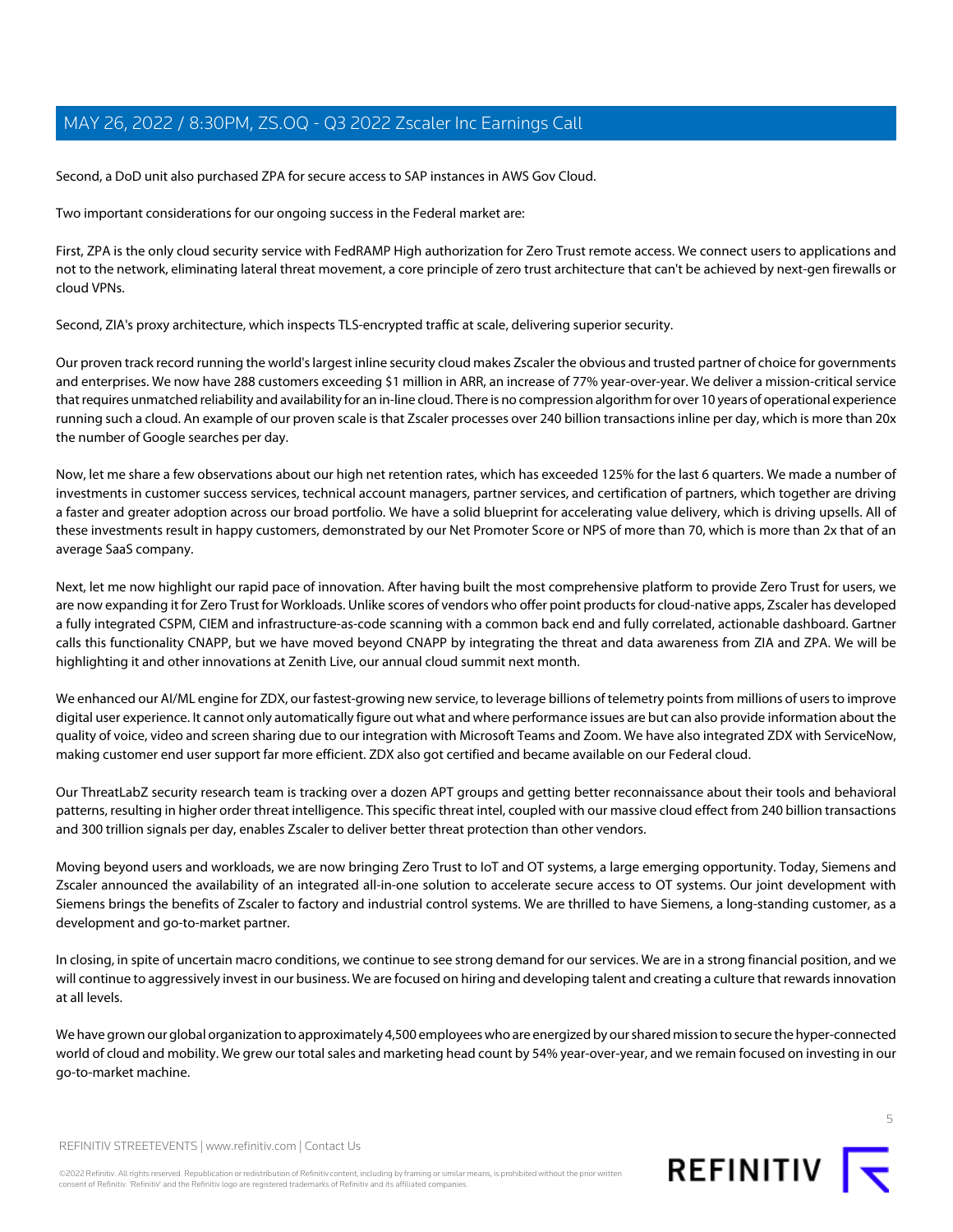In today's competitive hiring market, Zscaler is a destination for top talent. To drive continued growth in hiring and to build on Zscaler's high-performing hybrid work culture, this month, we welcomed Brendan Castle, Google's former global head of talent acquisition as our new Chief People Officer. Brendan has proven experience in building highly motivated and productive teams at scale.

With app transformation already mainstream, network and security transformation is also becoming mainstream, which we pioneered with our Zero Trust Exchange. We believe customers trust Zscaler more than any other provider for securing their cloud journey.

Recent uncertainty in the macro environment is driving customers to accelerate their network and security transformation with our integrated platform, resulting in reductions in cost, complexity and business risk. We are adding a record number of Global 2000 customers, now with 30% of Global 2000 and 40% of Fortune 500 customers trusting Zscaler. These demanding customers are making large multiyear commitments to our platform.

We are not just growing rapidly at any cost, we are also profitable and delivering efficient growth. We will continue our disciplined investment in innovation and growth to capture the large and growing opportunity ahead of us.

<span id="page-5-0"></span>Now I'd like to turn over the call to Remo for our financial results.

# **Remo E. Canessa** - Zscaler, Inc. - CFO

Thank you, Jay. As Jay mentioned, we are pleased with the results for the third quarter of fiscal 2022. Revenue for the quarter was \$287 million, up 63% year-over-year and up 12% sequentially. On a year-over-year basis, revenue growth exceeded 60% for the third straight quarter driven by strong customer demand for our Zero Trust platform. ZPA product revenue was approximately 18% of total revenue, growing 87% year-over-year. From a geographic perspective, we had broad strength across our 3 major regions. Americas represented 52% of revenue, EMEA was 33% and APJ was 15%. APJ continues to be our fastest-growing region, with revenue growth of 105% year-over-year.

Our total calculated billings grew 54% year-over-year to \$346 million, with billing duration comparable to a year ago and above the midpoint of our normal 10 to 14 months range.

Our remaining performance obligations or RPO, grew 83% from a year ago to \$2.216 billion. The current RPO is 49% of the total RPO. Our strong customer retention rate and our ability to upsell the broader platform have resulted in a high dollar-based net retention rate, which was again above 125%.

We had 288 customers paying us more than \$1 million annually, up 77% from 163 in the prior year. I'm very pleased with the pace at which we're adding these \$1 million ARR customers. We increased by 37 customers in the quarter. The continued strength in this metric speaks to our large enterprise focus and the strategic role we play in our customers' digital transformation initiatives. We added 140 customers in the quarter paying us more than \$100,000 annually, ending the quarter at 1,891 such customers.

Turning to the rest of our Q3 financial performance, total gross margin of 80.6% was approximately flat quarter-over-quarter and year-over-year. Our total operating expenses increased 11% sequentially and 70% year-over-year to \$204 million. Operating expenses as a percentage of revenue was 71% compared to 68% in the year ago quarter due to a partial return of T&E.

Operating margin was 9% and free cash flow margin was 15%. We continue to expect data center CapEx to be around high single-digit percent of revenue for the full year. We ended the quarter with over \$1.66 billion in cash, cash equivalents and short-term investments.

Now, moving on to guidance and modeling points. As a reminder, these numbers are all non-GAAP, which excludes stock-based compensation expenses and related payroll taxes, amortization of debt discount and amortization of intangible assets. We are once again increasing our guidance across all metrics.

For the fourth quarter of fiscal 2022, we expect:

REFINITIV STREETEVENTS | [www.refinitiv.com](https://www.refinitiv.com/) | [Contact Us](https://www.refinitiv.com/en/contact-us)

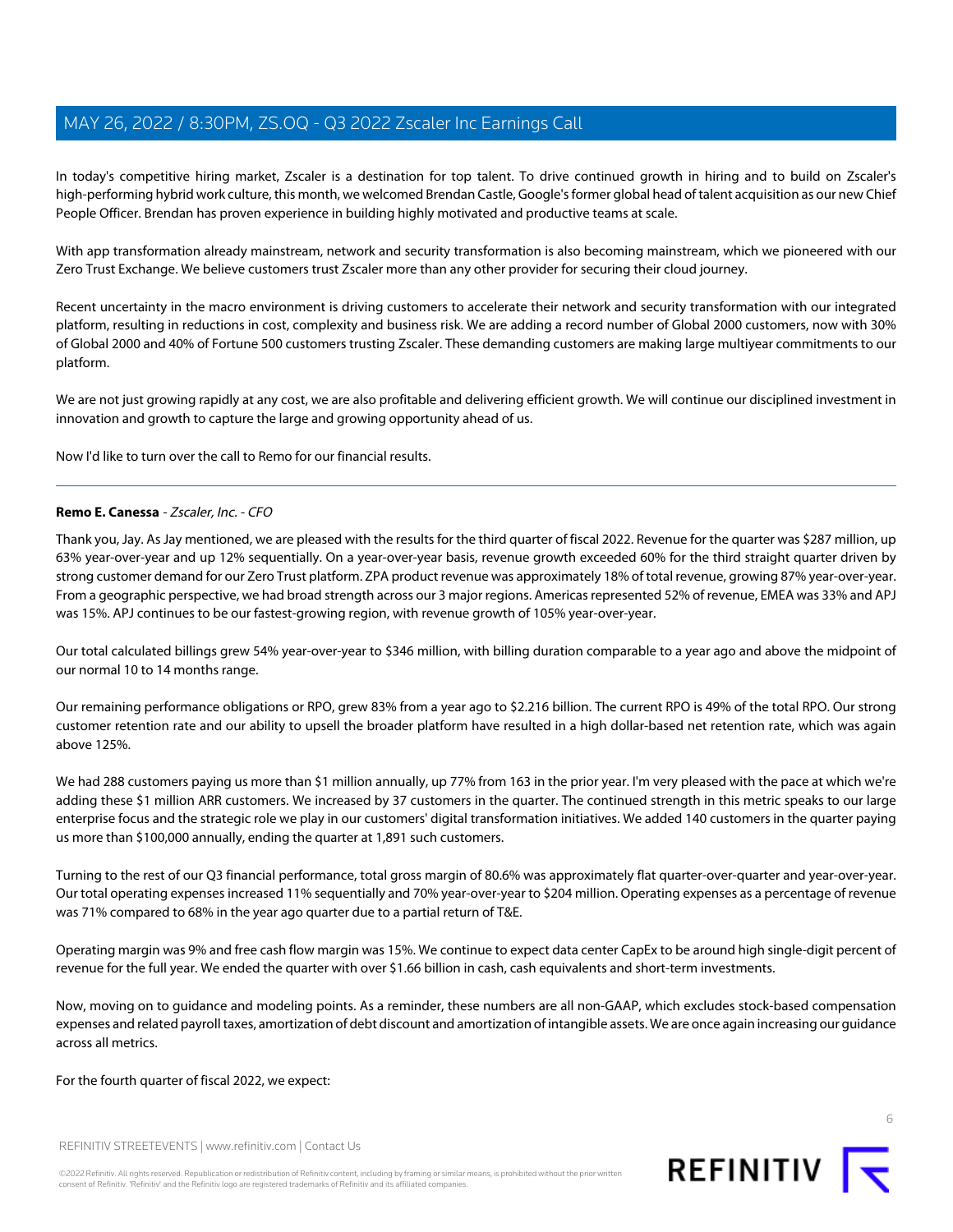Revenue in the range of \$304 million to \$306 million, reflecting a year-over-year growth of 54% to 55%.

Gross margins of 79%. I would like to remind investors that a number of our emerging products, including ZDX, Workload Segmentation and CSPM, will initially have lower gross margins than our core products because we're more focused on time to market and growth rather than optimizing them for gross margins.

Operating profit in the range of \$33 million to \$34 million. We have more in-person events this quarter, including customer events, Zenith Live and RSA conferences.

Net loss on other income of \$500,000.

Income taxes of \$3 million.

Earnings per share of \$0.20 to \$0.21, assuming approximately 146 million to 147 million fully diluted shares.

For the full year fiscal 2022, we are:

Increasing our revenue guidance to approximately \$1.078 billion or a year-over-year growth of 60%.

Increasing calculated billings to a range of \$1.425 billion to \$1.43 billion or a year-over-year growth of approximately 53%.

Increasing our operating profit to a range of \$106 million to \$108 million.

Increasing our earnings per share to a range of \$0.64 to \$0.65, assuming approximately 147 million to 148 million fully diluted shares.

Free cash flow of \$215 million reflecting free cash flow margin of approximately 20% for the full year. With a revenue growth outlook of 60% and free cash flow margin of 20%, we expect to operate at the Rule-of-80 for the full year.

With customers increasingly adopting the broader platform with longer-term commitments, we plan to invest in capturing our large market opportunity. We have confidence in the durability of our business model, with very high contribution margins after the initial land and proven ability to retain and upsell to our enterprise customer base.

We will balance growth and profitability based on how our business is growing but we'll continue to prioritize growth, which we believe is in the best interest of our shareholders, employees, and customers.

Operator, you may now open the call for questions.

# <span id="page-6-0"></span>**QUESTIONS AND ANSWERS**

#### **Operator**

(Operator Instructions) Our first question comes from Andrew Nowinski of Wells Fargo.

### **Andrew James Nowinski** - Wells Fargo Securities, LLC, Research Division - Senior Equity Analyst

Congrats on another amazing quarter. I wanted to ask about your Federal demand. Jay, I think you said you're seeing considerable momentum in the U.S. Federal this quarter, which seems to be an uptick from Q2, where I think it was maybe one of the underperforming sectors. So just wondering





7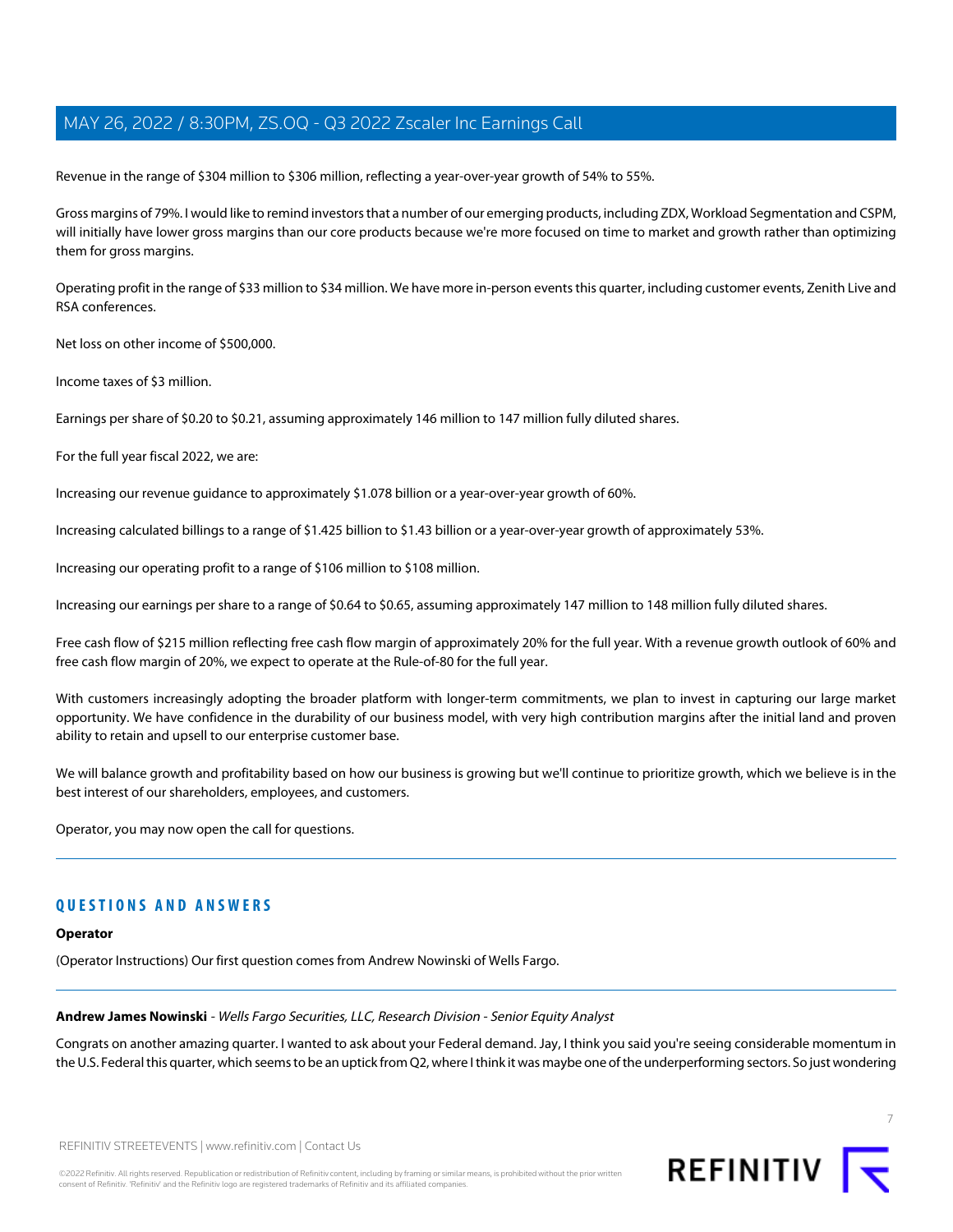if you could comment on maybe what changed and what caused that uptick in demand this quarter ahead of their usual budget flush in calendar Q3?

# **Remo E. Canessa** - Zscaler, Inc. - CFO

Andrew, I'll start it. Last quarter, Q2, our federal was low single digit of new and upsell. And in Q3, it was mid-single digit, so definitely an uptick. Also, on a go-forward basis, we do see Federal as being an important contributor to Zscaler. We feel that we're well positioned in the Federal market. I'll let Jay speak more to that.

#### **Jay Chaudhry** - Zscaler, Inc. - Co-Founder, President, CEO & Chairman of the Board

Yes. Andrew, as you know, President's Executive Order is to implement Zero Trust architecture, and it's well aligned. It actually aligns with what we have done. To be success in Federal, you need 2 things. One, you need the right architecture, Zero Trust, which we have. Two, you need FedRAMP certifications. And we have the highest FedRAMP certifications.

And now there's a timing issue as well. White House issued a memo setting a timeline for agencies to achieve Zero Trust architecture within 2 years. These plans are being submitted and more budgets are becoming available. All of this is positive long-term development from our point of view. However, Fed opportunities always take time.

#### **Operator**

<span id="page-7-0"></span>Our next question comes from Alex Henderson of Needham.

# **Alexander Henderson** - Needham & Company, LLC, Research Division - Senior Analyst

I've been listening to a lot of people trying to get into this Zero Trust market. And one of the things that really strikes me is highly differentiated is, one, the policy implementation mechanics are so radically different than what you're doing versus the traditional perimeter defense.

And then second is the sharp increase in attacks that we're seeing in terms of encrypted traffic, received the report today talking about over a 300% increase in encrypted attacks over the last year.

Can you talk to the relevance of those 2 data points, or those 2 concepts, relative to your platform? And how you solve that better than, say, alternative vendors? And, in that context, can you just address Cloudflare's comments that they're getting more aggressive in this space?

#### **Jay Chaudhry** - Zscaler, Inc. - Co-Founder, President, CEO & Chairman of the Board

Yes. Thank you, Alex. So, first of all, Zero Trust implementation. People sometimes build a little VPN replacement, then they call it Zero Trust. What we built with Zscaler Private Access is a platform that replaces the entire inbound DMZ. Literally, you need nothing between Zscaler and the workload and application running. And in fact, on top of that, we further expanded to add browser isolation, app protection, integrate deception, and AI/ML-based policy that can help you do segmentation. It's because of that we're winning ZPA deals big time. So that's one part.

The second part was attacks. So, first of all, for someone to attack, they need to find you. With our Zero Trust architecture, your applications hide behind Zscaler, they can't even find you. The next part of attacks, and this is encrypted attacks, for that, you need a proper proxy architecture that actually terminates connection, look at the packets and everything, decrypt them, find them and take care of them. For that, we have built a very, very highly scalable architecture that sets us apart, that scales like nothing else out there. So it's a combination of these things. With 10-plus years of experience running a massive inline cloud is what sets us apart from others.

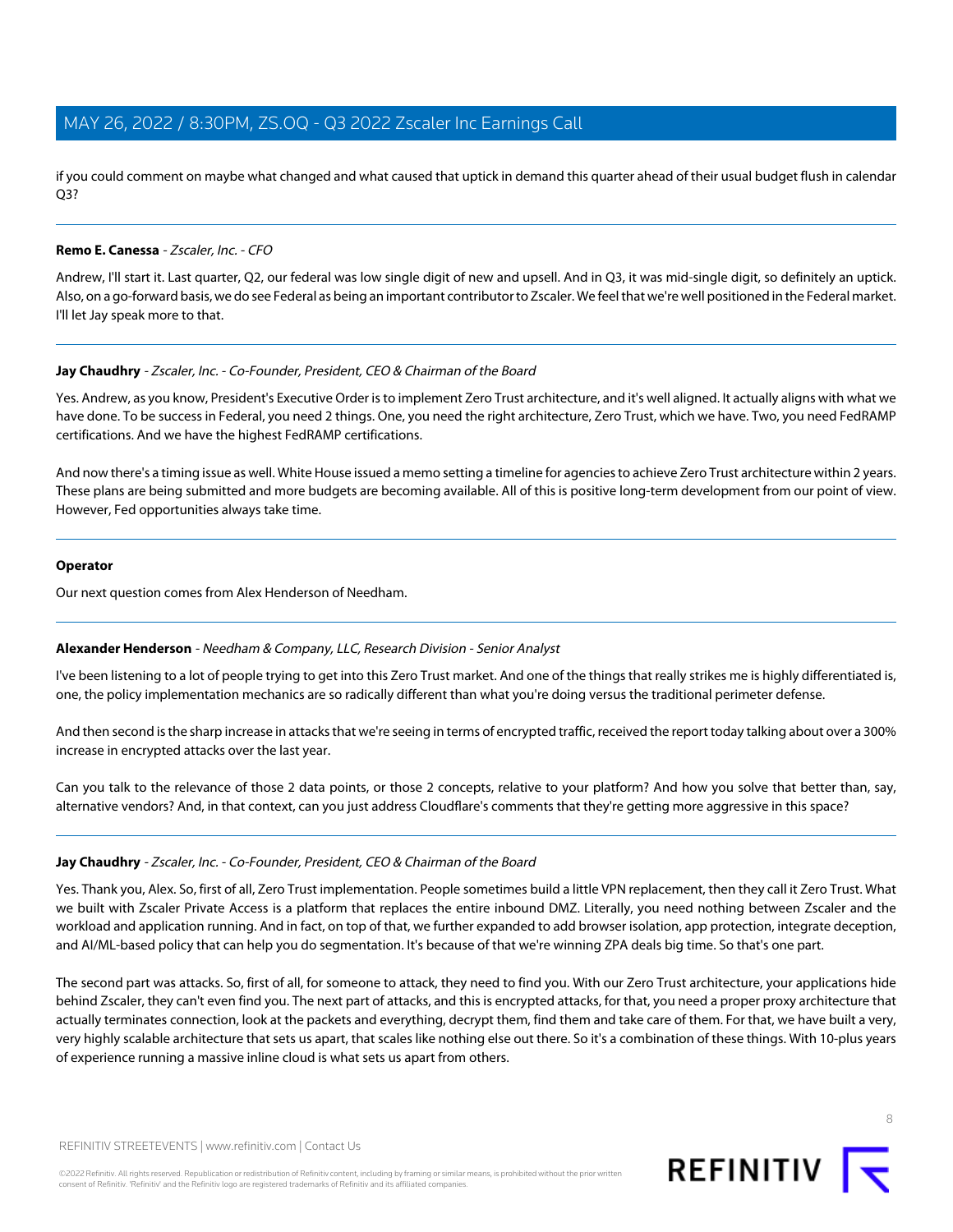Now regarding some of the competitors coming from CDN market or DDoS or DNS market, right, those guys generally have been focused on servers. We start focusing on users to start with. It takes a lot of time and experience to build the richness and breadth of functionality we have built with ZIA, ZPA and associated functionality. I think it will take a long, long time for someone to try to catch us. And we aren't sitting. We are innovating at a very fast pace.

# **Operator**

<span id="page-8-0"></span>Next, we have Hamza Fodderwala of Morgan Stanley.

# **Hamza Fodderwala** - Morgan Stanley, Research Division - Equity Analyst

So one question for Remo. I'm wondering if you can give us a little bit more color on how you're thinking about the margin trajectory going forward? It seems like you want to continue hiring against the market opportunity that you're seeing. Zscaler has obviously been more of a destination for talent in the last couple of years. And particularly the incentive structure around the stock, a lot of employees have done well. How are you thinking about that incentive structure between cash and stock going forward, given that we're probably going to be in a more difficult equity market in general and just the pace of hiring relative to what you've done in the last couple of years.

# **Remo E. Canessa** - Zscaler, Inc. - CFO

There are a lot of questions. Yeah, so let me see if I can go through and just kind of give you my view and maybe Jay can tell that also. Currently, we're at the Rule-of-80. That's what we're projecting for this year. And the way we define the Rule-of-80 is our revenue growth and also free cash flow margin. Our free cash flow margin this year, we're projecting to be 20%, it was 20% last year. So we're in a unique position to really take advantage of this market opportunity because we've got significant cash flow coming into the company as well as we're in the early stages of this market.

So we're going to continue to make investments as we go forward. Those investments are going to be across the board throughout the organization, and our goal is to get to a \$5 billion ARR company. So we're building the infrastructure in place to do that.

And related to employees and incentives with stock options and just cash incentives. The cash incentives that we talked about on the last call related to the frothy environment, last quarter, with a lot of start-up companies and PE-backed companies having really big packages. So we adjusted our merit to get our employees at market levels. So from a cash compensation perspective, we're in pretty good shape.

Regarding stock. All companies basically have decreased stock prices and what we're doing is we're taking a look at that. No decision is made at this point regarding what we're going to do from a stock perspective.

But what I can say is our stock-based compensation, as we go forward, will decrease as a percentage of revenue. What happens is that when you get to a certain scale as a company and a very large company, their stock-based compensation goes down. We'll follow the same path as the large companies and you'll see our stock-based comp coming down over a period of time.

Regarding the pace of hiring. And again, we're seeing all the things that you're seeing related to the global macro environment. We're not seeing it. From our perspective, we are strategic for our customers. As Jay talked about, our deal sizes are getting large. Our strategic nature and our engagement with our customers is increasing.

So our plan is to continue the pace of hiring. And if we can increase the pace of hiring, we will. Now regarding color related to operating profitability and also growth, we'll put growth. Because #1, we are mindful. Jay and I are mindful of operating profitability, and we're old school, quite frankly. We look at the bottom line.

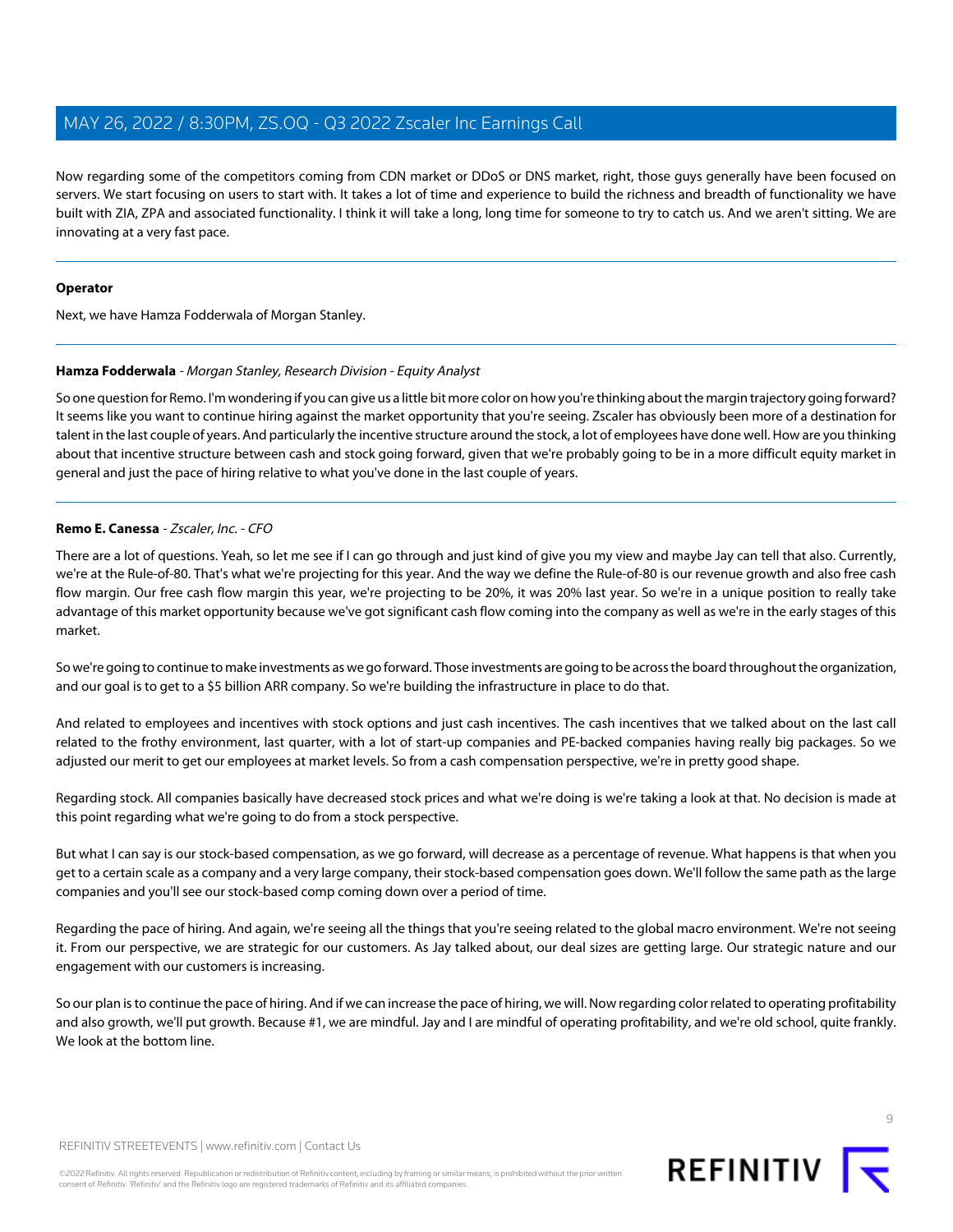But we see a huge market opportunity, huge. We feel we're the leader in that market. We will continue to invest, and we'll do it on a prudent basis that we feel is the best interest of our shareholders and our employees.

#### **Jay Chaudhry** - Zscaler, Inc. - Co-Founder, President, CEO & Chairman of the Board

If I may add 2 quick comments to what Remo said, with very high gross margins and unit economics, it becomes easier for us to invest in businesses. Secondly, the hiring environment is actually getting easier. We are hearing of high-flying companies that raise funding and multibillion-dollar valuations last year, they're starting to lay off people or freeze hiring, and companies that are spending to grow at any cost are now starting to slow down.

So we will keep on accelerating our plan because our customers want to leverage Zscaler to accelerate their transformation because they want to be competitive and agile.

#### **Operator**

<span id="page-9-0"></span>And next, we have Matt Hedberg of RBC Capital Markets.

#### **Matthew George Hedberg** - RBC Capital Markets, Research Division - Analyst

Congrats. Jay, what really stood out to me was the success in large deals and multiproduct sales. I think especially impressive given the partner momentum in some of these large deals. Can you talk about the importance of hyperscalers? I believe you called out one in an 8-figure deal. Is there even more that you guys can do to drive even faster partner contribution? Because it really does feel like that flywheel is really kicking in well.

#### **Jay Chaudhry** - Zscaler, Inc. - Co-Founder, President, CEO & Chairman of the Board

Yes. So the partner momentum comes from 2 sides. One is partners like Microsoft, who have been helping us even without fulfilling through marketplace. That momentum has been leveraged for the last several years, now it has extended over AWS quite a bit. So that's one area.

The second area is being able to deliver orders through cloud marketplace. It is one more channel for us to revenue. Our business through both AWS and Azure has been steadily growing, and these current viewed as a part of a cloud transformation solution. So when it's fulfilled through a marketplace channel, it often comes out of an annual cloud spend that's already committed by the customer with a hyperscaler. So that makes it actually easier in many ways.

In Q3, with one of our largest deals through AWS marketplace. And if you recall, we did a very large deal last quarter through Azure Marketplace, and we are training AWS and Microsoft sales teams. And I think there's a good opportunity to create more leverage. And these are generally larger deals.

So you've seen our momentum in larger deals. In the last 2 quarters, we have added almost 80 Global 2000 companies to our portfolio. I mean that's pretty remarkable, and we don't see any slowdown.

#### **Operator**

Next, we have Patrick Colville of Deutsche Bank.



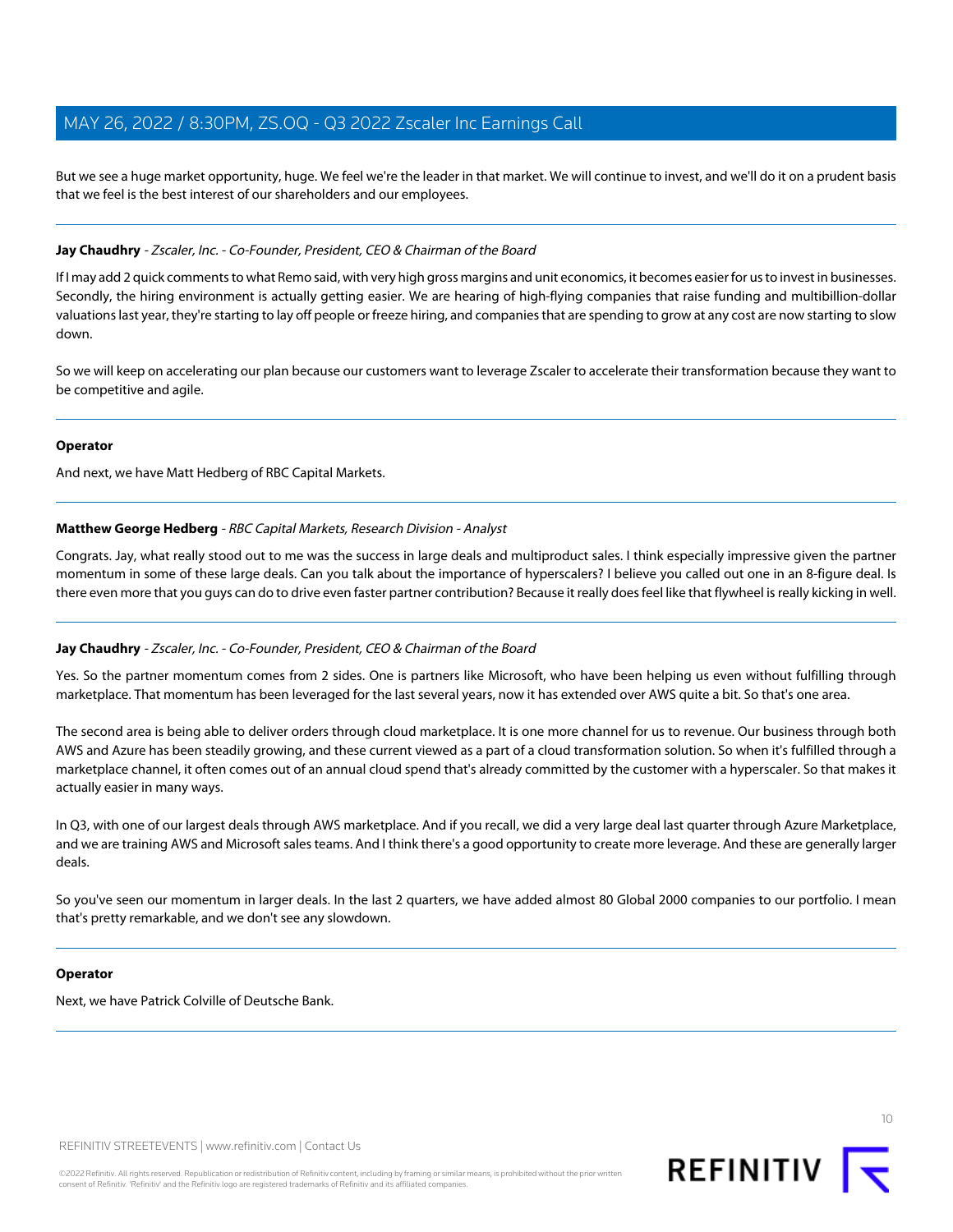# <span id="page-10-1"></span>**Patrick Edwin Ronald Colville** - Deutsche Bank AG, Research Division - Research Analyst

Thank you so much for having me on, and I echo everyone else's congratulations on a very impressive set of numbers. My question is on the billings guide, which to me was probably the standout metric of the quarter. And I think above probably where many investors were expecting, so very healthy there.

Can you just talk to what you guys are seeing in the pipes for fiscal fourth quarter, and the health that, I guess, you underline the confidence to give that strong billings guidance for the fiscal year?

#### **Remo E. Canessa** - Zscaler, Inc. - CFO

Yes. I'll start it. And Jay, if you'd like to contribute anything. We have a strong pipeline. As we talked about, we're becoming more strategic. Our deal sizes are getting bigger. We review our pipeline with our sales organization. And based on our projections, we did give a strong guide, Patrick, which is basically up 6%, basically guide up. The key thing is that with the world that's changed, and it's been this way for a while, with applications in the cloud and users are mobile and workloads, both in the cloud and on-prem and other locations. The platform Zscaler created really addresses this market head on.

Also, the efficiency that we create for customers at a very attractive ROI. It's really what stands out. And so we're seeing with large customers that adopting more of the platform, as Jay has talked about, we're seeing that. So it is basically a review of the pipeline and review what we feel we're comfortable to guide to.

# **Jay Chaudhry** - Zscaler, Inc. - Co-Founder, President, CEO & Chairman of the Board

Yes. So I think what Remo said, our projection is always take into account our pipeline, our customer engagements. But at a qualitative level, as I talk to lots and lots of CIOs and CISOs, I mean there is a sense of uncertainty out there. And they're beginning to think about: how do I do my cost and complexity reduction, my consolidation. And that's where we start becoming pretty important. And for that, customers are driving transformation. We help them with it. On top of that cyber is a big issue.

So when you bring all these things together, we become more important for them, and they start a discussion with, "Jay, what all security products and networking products can I replace with you?" And now we are able to actually talk about a bigger set of products that need to be removed, which actually leads to a bigger part of platform to be bought.

Now, on top of that, it's interesting to see certainly on the high-flying private start-up companies, which would talk about all kinds of staff hiring, how many employees, all that stuff is getting tempered down. That means the unnecessary noise in the market, it's expected to slow down. And it's fascinating to see people calling us from those start-ups already. So we are bullish about the business.

#### <span id="page-10-0"></span>**Operator**

Next, we have Joel Fishbein of Truist.

#### **Joel P. Fishbein** - Truist Securities, Inc., Research Division - Research Analyst

I'll echo the congrats on the great execution this quarter. Jay, I just want to ask about workload segmentation. I know it's early days. You're very excited about it and have some good uptake. I'm really interested in go-to-market around workload segmentation and actually IoT and OT. It doesn't seem like they're natural. They have different buying centers inside of organizations than ZIA, ZPA and ZDX. Love to hear how you're going to plan to go to market there and increase deal sizes around those specific areas.

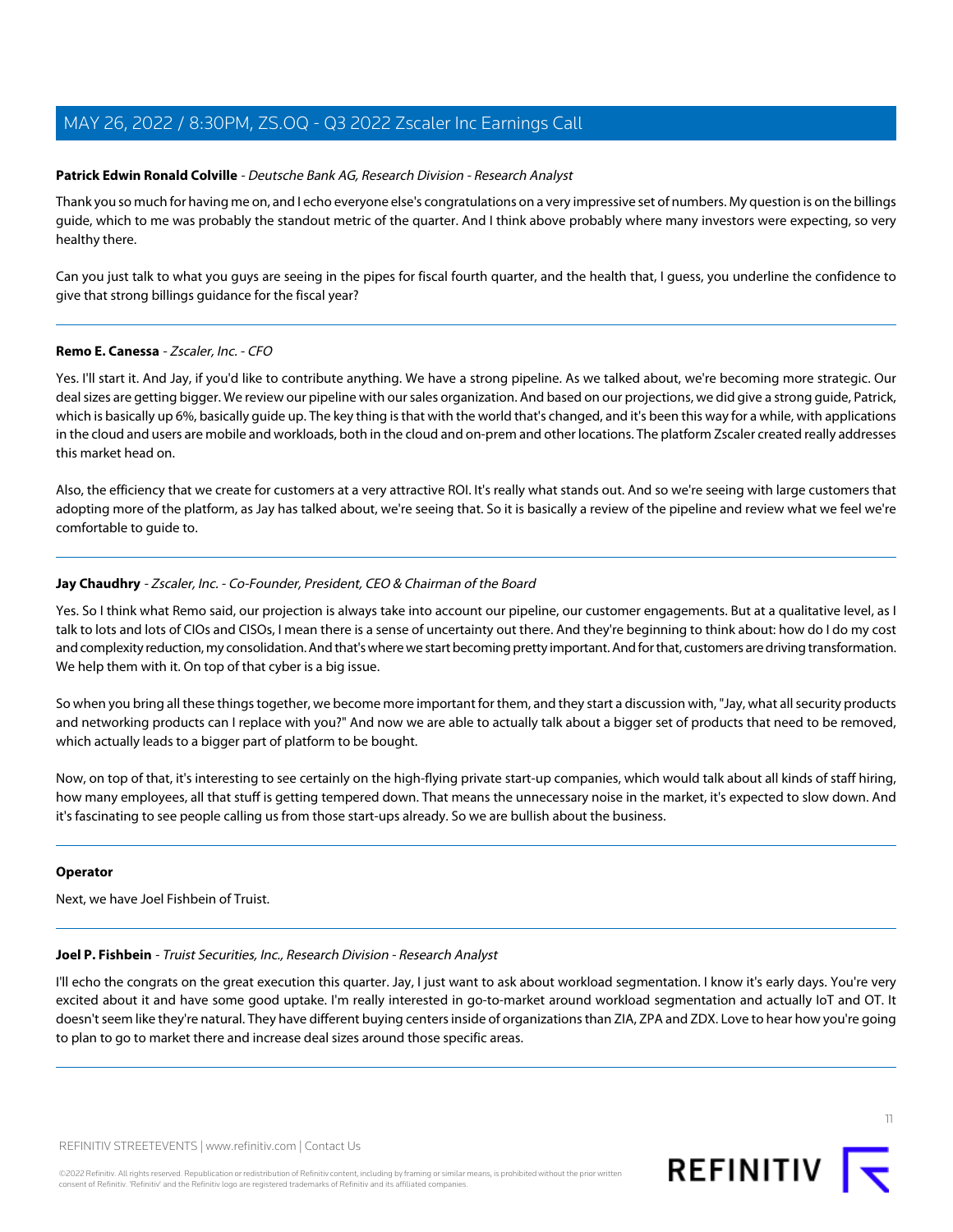# **Jay Chaudhry** - Zscaler, Inc. - Co-Founder, President, CEO & Chairman of the Board

Very good question. In Q2, we talked about how a number of our large customers are beginning to buy workloads, our Zero Trust for Workloads, but at a small scale. This last quarter, we start to see them actually buying some very large orders in this area. So that's very encouraging.

Now, in terms of the buyer and the products, the cloud protection products can be put in 2 broad buckets. One, what Gartner now calls CNAPP, is a collection of CSPM, CIEM type of stuff. It's API-based security. It's a new area for everyone. It's simpler to build, and we have a very good offering in that space. We revamped our CNAPP offering, which we'll be launching at Zenith Live next month.

And parallel with that is Zero Trust for Workloads, which is taking ZIA and ZPA technology and making it available for workloads, because workloads need to talk to Internet. That goes through ZIA engine. They need to talk to each other, which goes to ZPA engine. This is bringing Zero Trust to workloads. Bringing the 2 together, inline piece of it and API piece of it, sets us apart from any other vendor in the market out there.

Regarding buying centers, if you really look at it, if we were selling at a lower level, buying will be very different. No matter who buys the product, when it comes to security part, CISO is definitely involved. So our good relationships with CISO are helping us with Zero Trust workload and cloud protection. Our relationship with Head of Networking are helping us, because in the old world, you are extending your data center to cloud with all these dedicated links out there.

The area we are developing and building more relationship is the DevOps side of it. But since CISO relationships are strong, it is helping us.

We are not creating an overlay team, but we do have product specialists. You need overlay teams when you're selling point products at low level. When we have been selling platform at a high level, I don't need to overlay teams. I do need product specialists, which we are hiring to work with our broad sales team. Did that help?

# **Joel P. Fishbein** - Truist Securities, Inc., Research Division - Research Analyst

Very much. Thank you so much.

# <span id="page-11-0"></span>**Operator**

And next, we have Fatima Boolani of Citi.

# **Fatima Aslam Boolani** - Citigroup Inc. Exchange Research - Research Analyst

Remo, this one is for you. In Jay's script, a lot of anecdotes around the multi-land transactions in the 8-figure deal momentum in the \$1 million customer momentum. So what I wanted to ask you was just from a booking standpoint, I think you've called out that you are seeing a bigger multi-year commitments from some of your customers.

So we're certainly not seeing that impact on billings in terms of your invoicing duration. But I'm curious if you can comment or share any sort of observations on your backlog. And if there's any duration impact in there that we should be thinking about more critically? Thank you.

# **Remo E. Canessa** - Zscaler, Inc. - CFO

Yeah, that's a great question. If you take a look at our RPO and CRPO growth on a year-over-year basis, those are committed deals. Our RPO growth was 83% and our CRPO growth was 75%. Related to duration, the duration was comparable on a year-over-year basis. There's no headwinds. We expect duration to be in that 10 to 14 months range.

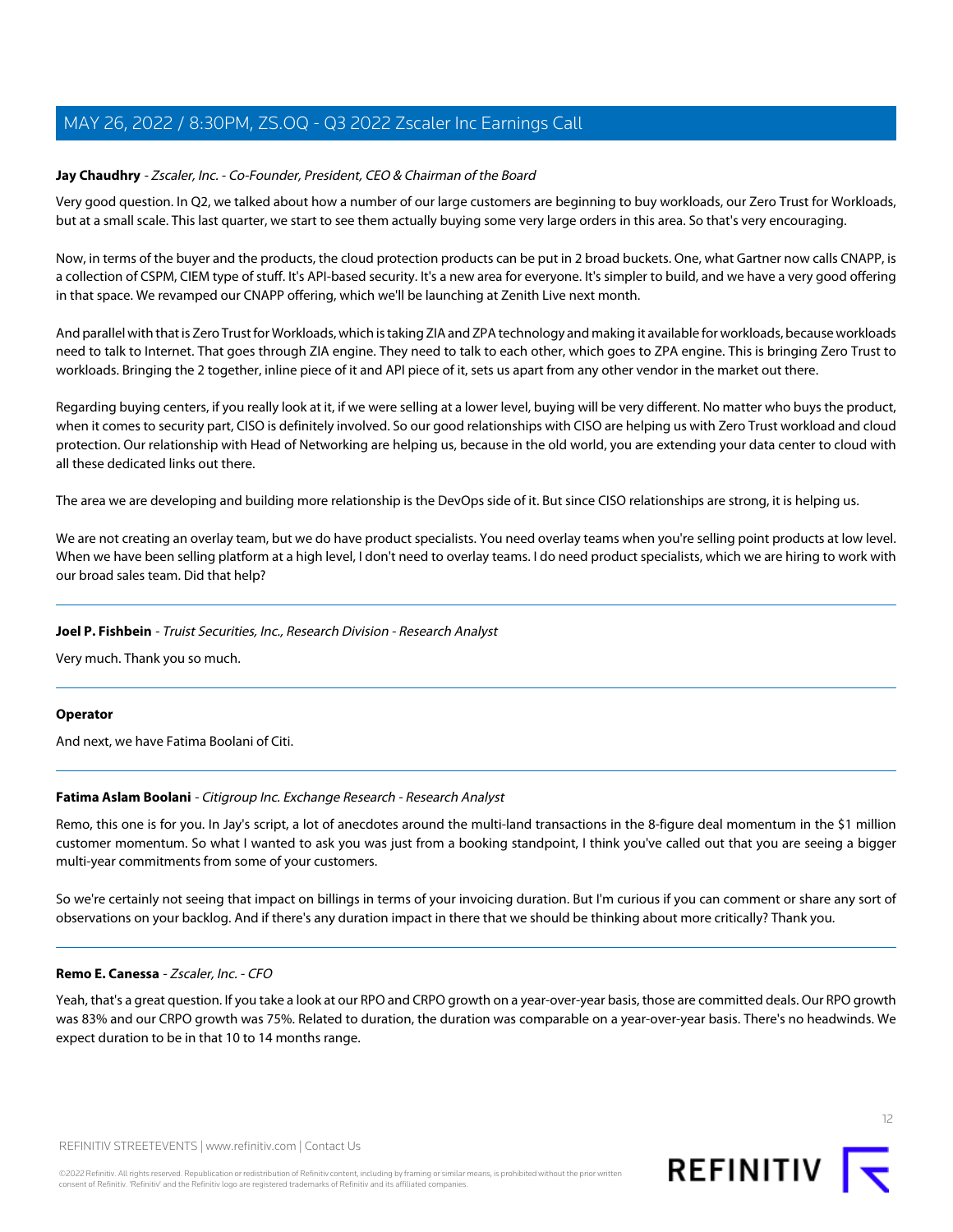So, I mean, the key things from billings. Billings is calculated billings, which is calculated off of deferred revenue, so that's what we actually bill. But we look at the RPO and CRPO growth rates. RPO is 83% and CRPO is 75% growth rate on a year-over-year basis.

Now having said that, even though those metrics are outstanding, we still feel that billings is the best measure for Zscaler, because we found that duration period from 10 to 14 months. So I hope that answers your question. I believe that answers your question. But the actual commitment that customers are making to Zscaler is quite impressive.

# **Jay Chaudhry** - Zscaler, Inc. - Co-Founder, President, CEO & Chairman of the Board

And Remo, if I may add one thing. This is an outstanding quarter from lots of customers doing multi-product pillar deal for multi-years, which is very exciting.

#### **Operator**

<span id="page-12-0"></span>Next question comes from Ben Bollin of Cleveland Research.

# **Benjamin James Bollin** - Cleveland Research Company LLC - Senior Research Analyst

Good afternoon, thank you for taking the question. I wanted to go back to the topic around cloud marketplaces. Remo, can you quantify how much of the business is being transacted over cloud marketplaces today or how that has evolved? And then also interested in any way we should think about the margin implications of that business versus other sales channels. Thanks.

# **Remo E. Canessa** - Zscaler, Inc. - CFO

Yeah. I mean, not much business, currently, going through cloud marketplace. There is business going through, but we see that as a very important channel for us. And related to margin, we expect good margins through cloud marketplace.

# **Jay Chaudhry** - Zscaler, Inc. - Co-Founder, President, CEO & Chairman of the Board

Yeah. But one thing that business through cloud marketplaces has been steadily growing over time. So that is very good. For us, I don't think the driver is what's the fulfillment channel for us. I personally care about partners who actually helped me with strategic sales to the customer. When Microsoft's account execs and Zscaler's account execs are able to sit together with the CIO and talk through a large deal, it is extremely useful.

But it does help to get the cloud hyperscalers' sales team more engaged, because they actually do compensate it for the business that flows through cloud marketplace. So we actually are putting more focus on training AWS and Microsoft sales team, so, which helps them and helps us.

#### <span id="page-12-1"></span>**Operator**

And next, we have Tal Liani of Bank of America.

# **Tal Liani** - BofA Securities, Research Division - MD, Head of Technology Supersector & Senior Analyst

I have 2 questions. One, in general, I get this question a lot from investors. I'm trying to understand an economic slowdown, what's the impact on your business? It's a little bit of a philosophical question, but it's a question we're being asked a lot, and I would like to hear your view on this topic.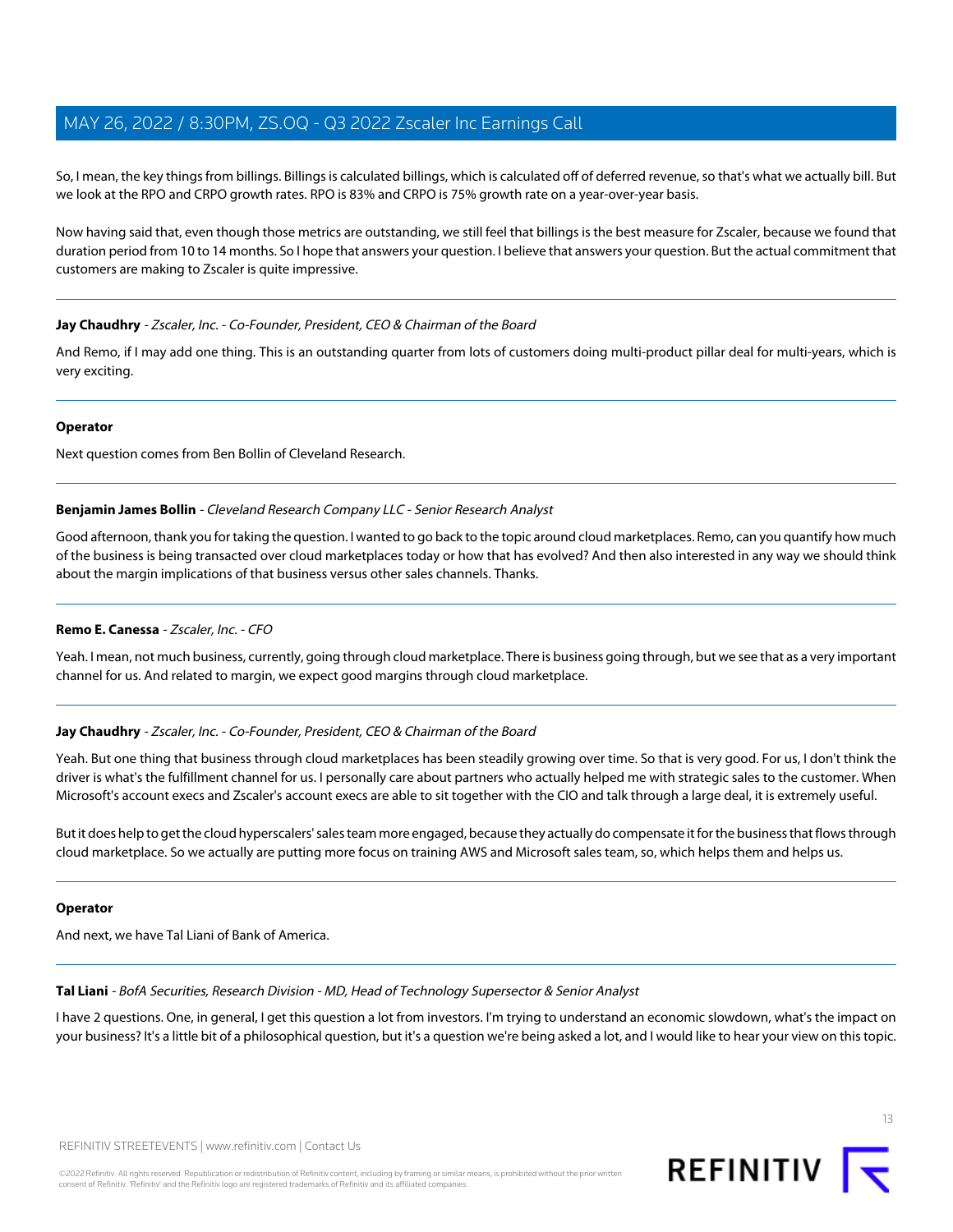And second, we are at times of focus on cash flow and margins. And I look at your operating margin in the last 4 quarters, it went down from 13% to 8.7% in the previous quarter. And this quarter slightly recovered. And at the same time, your revenues went up by 50%, give or take. So we don't see much leverage on the margin.

And the question is if I pass forward 2 to 3 years, if I think about margin leverage and what needs to happen for you to have serious margin upside. Can you talk about the pros and cons of your operating margin?

# **Remo E. Canessa** - Zscaler, Inc. - CFO

I'll start with that. We absolutely do have leverage in the model. In a SaaS model with 80% gross margin, growing at the scale that we're growing, we absolutely have leverage. What we talked about is that, with this large market opportunity, it would be a disservice to our shareholders and our employees if we try to drive top line operating profitability at this stage.

Having said that, when you take a look at our free cash flow margin, last year, it was around 20% or over 20%. And we're projecting free cash flow margin this year at 20%. So when you have that kind of free cash flow margin at the scale that we are, making the investments that we're making, in the position that we are as a company, in this very large market, there's no better use of our cash for our resources than investing in the business and really executing and trying to drive our top line growth.

Having said that, we will be mindful, we will be mindful. If we wanted to drive operating profitability, it doesn't take much. But with our free cash flow margin where it is, we're very, very comfortable.

Now, from an economic slowdown perspective, security is important. The attacks are going to keep coming, and they're probably going to increase.

Also, companies going through this downturn have to find areas to save money. We are efficient. Our ROI is absolutely outstanding. It is significant ROI with the highest level of security down to the deepest level. And so from an economic slowdown perspective, we are not seeing it currently.

Now can that change? It can. But right now, based on our pipeline, based on what we're seeing, and what we talked about, we're going to continue to hire at pace.

Jay and I, as I mentioned before, have a lot of experience. We've seen 3 or 4 downturns actually in our lifetime, our careers. Zscaler is different. And we feel we're in a great position. We will take things into account, all things and driving operating profitability at this stage, we will increase operating profitability as we go. But we're going to be also trying to drive that top line growth. Jay?

# **Jay Chaudhry** - Zscaler, Inc. - Co-Founder, President, CEO & Chairman of the Board

Yes. Two quick comments. First of all, I do believe there's uncertainties helping us because we are going to help customers with cost reduction and complexity reduction. And on the other side, our flagship ZIA and ZPA products, they have reached significant scale and are generating good margins. But we are reinvesting that to drive the growth of new products. We have proven that when we brought ZPA on, we made it successful. You've seen we brought ZDX on. We're making it successful. It's growing even faster than ZPA did, and we have high expectations from workload protection as well. So I think with such a large platform, we expect that we'll keep on growing fairly efficiently.

#### **Operator**

Our next question comes from Roger Boyd of UBS Securities.

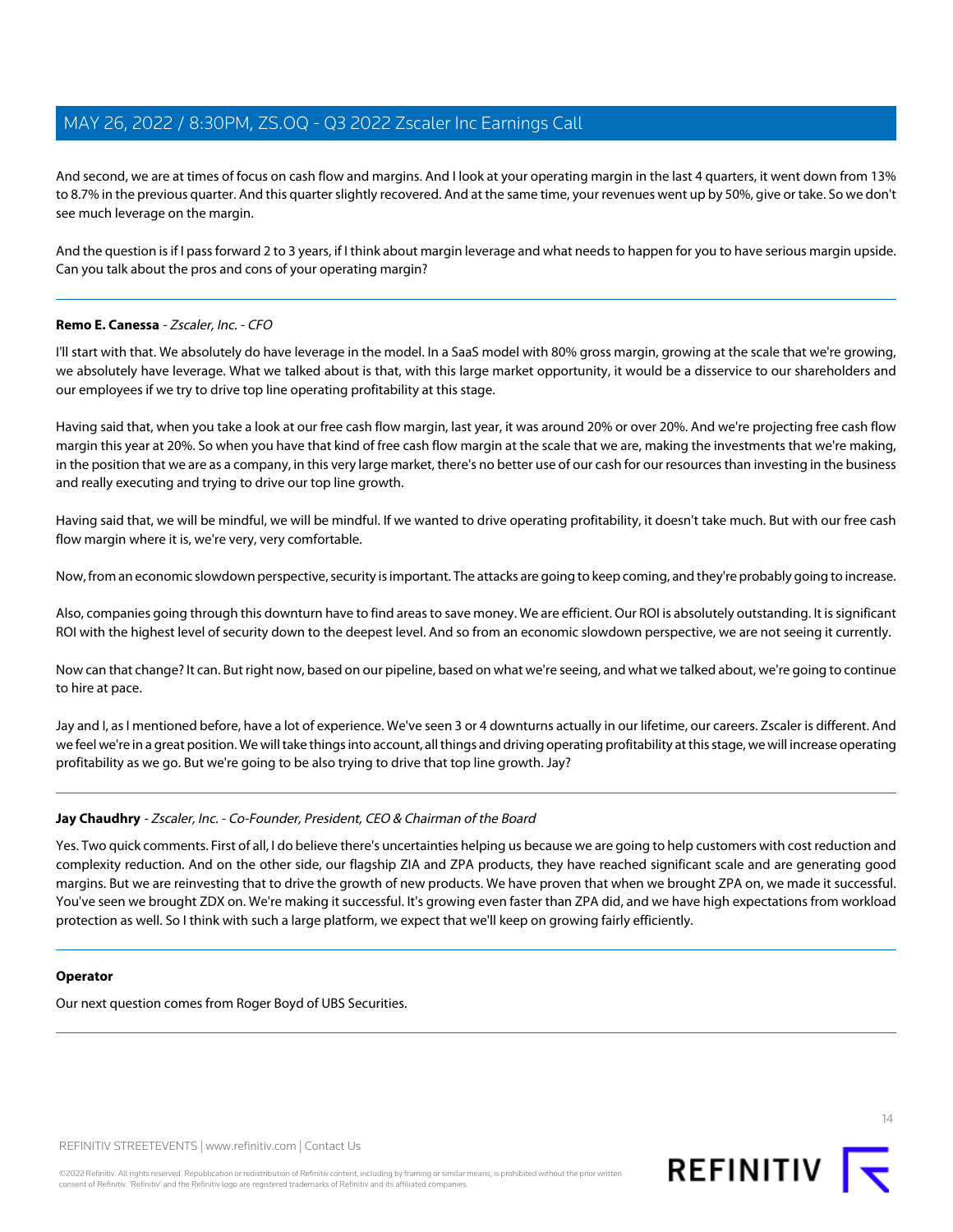# <span id="page-14-2"></span>**Roger Foley Boyd** - UBS Investment Bank, Research Division - Associate Analyst

Congrats on the results. Just a quick question on SD-WAN. Historically, you've had some success tied to adoption there. I know Zscaler is agnostic to how customers ultimately onboard to the Zero Trust Exchange. But with some of the SD-WAN vendors facing some disruption and share losses and potential change of ownership, how do you think about those changes in terms of potential opportunities or risks?

# **Jay Chaudhry** - Zscaler, Inc. - Co-Founder, President, CEO & Chairman of the Board

Yeah. Before COVID came in, Zscaler used to start with, let's do network transformation. When COVID started 2.5 years ago, SD-WAN went out the door, there's nobody working in the branch office and customers start to roll out Zscaler by downloading a lightweight agent and here it goes. So with that, the role of any network or SD-WAN became really insignificant.

Today, most of our customers roll it out or laptop, mobile with a lightweight agent. They can work from home, they can work from office with SD-WAN, without SD-WAN. So we'll stay neutral to supporting SD-WAN vendors. Our sales processes are no longer led by SD-WAN. If a customer says, I'm rolling out SD-WAN, we are generally the preferred choice, and that's how we see it. So we don't really see any changes in the SD-WAN marketplace impacting us.

#### **Operator**

<span id="page-14-0"></span>Our next question comes from Joshua Tilton of Wolfe Research.

#### **Joshua Alexander Tilton** - Wolfe Research, LLC - Research Analyst

I don't believe you mentioned it in the prepared remarks. But can you talk about any impact to the business you're seeing, either positive or negative, from the Russia/Ukraine prices?

# **Jay Chaudhry** - Zscaler, Inc. - Co-Founder, President, CEO & Chairman of the Board

Yeah, Russia, Ukraine. It was a bigger thing a quarter ago. I decided years ago not to sell in Russia. Hence, we do not have any revenue exposure in Russia or Ukraine, but cybersecurity is a global threat. It's not a regional threat.

Our threat research team is tracking heightened cyberthreat environment, which is making every CIO and CISO more nervous in this area. So this is driving the adoption of Zero Trust architecture, and it is increasing our engagement with customers. More so in Europe, actually European customers are more worried about it while Americans are, too. So we have some very large deals in Europe this quarter, including a couple of them I highlighted. We don't really see any negative impact of this conflict, and we remain engaged with our customers to drive the transformation. They want to become agile, competitive. We play a role there and then cyber on top of that. So I don't see any negative impact.

#### <span id="page-14-1"></span>**Operator**

The next question shall come from Rob Owens of Piper Sandler.

# **Robbie David Owens** - Piper Sandler & Co., Research Division - MD & Senior Research Analyst

I wonder if you guys could drill into the Siemens partnership a little bit. And I guess, Jay, more broadly, what you see is the opportunity in OT from where you sit?